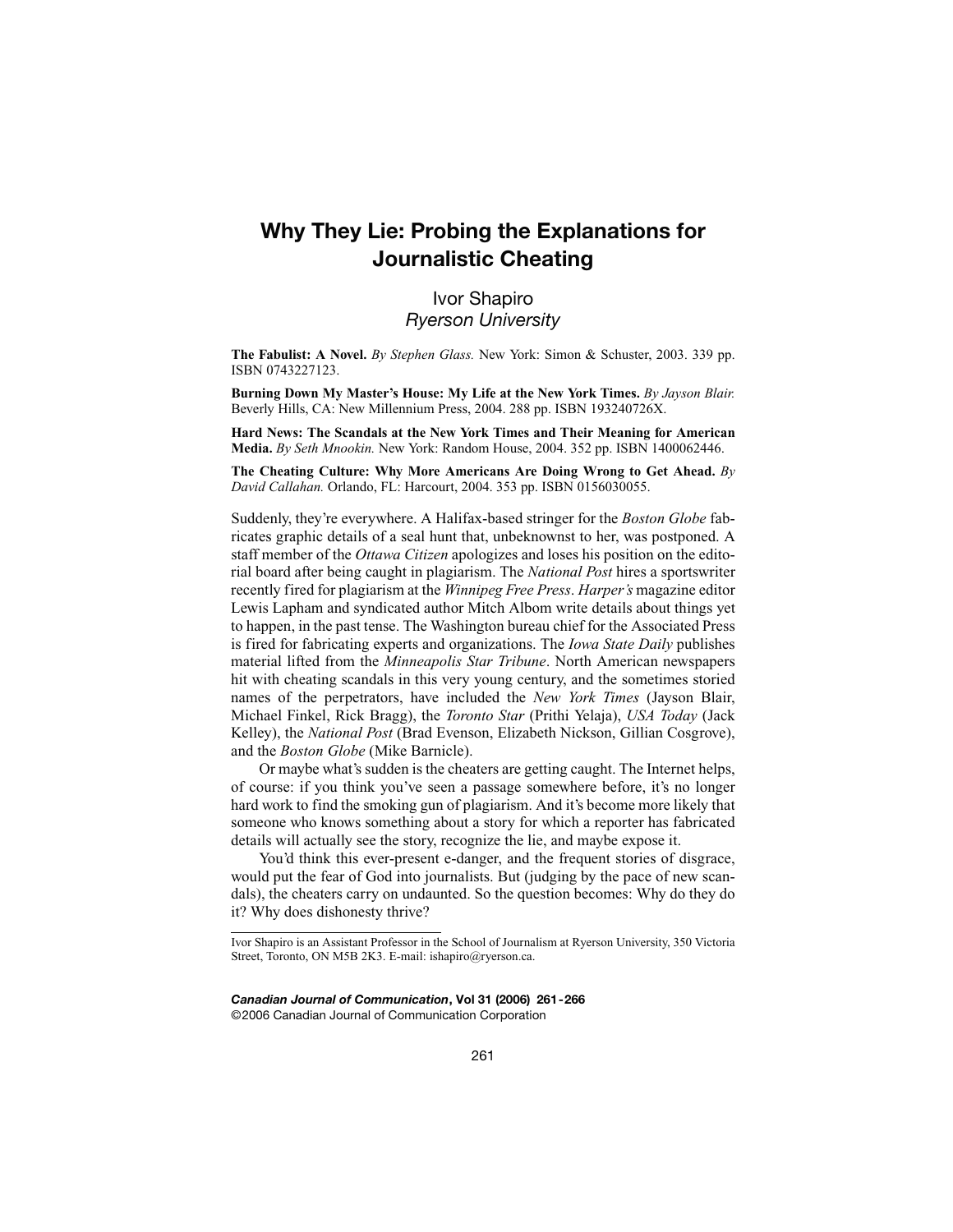A good explanation will be complex, not simple. It's not enough to blame naked ambition: Jayson Blair was scarcely the only ambitious reporter at the *New York Times*, and no one says they're all cheating—but the *New York Times* published corrections and plagiarism notes for 39 stories by Blair in one black day, May 11, 2003. Nor is the problem a lack of ability. Stephen Glass proved himself a more than gifted writer and brilliant reporter at several leading magazines before *The New Republic* retracted 27 of Glass' 41 pieces because of fabrication and plagiarism.

It's not only their status (along with Kelley) as *serial* fabricators that distinguishes Blair and Glass from others in the hall of shame. Uniquely, these two forever-former reporters proceeded to write their own stories and offer explanations for their conduct. To try making sense of the apparent epidemic of cheating, one might as well begin there—with a look at what these two cheaters par excellence have to say for themselves.

Perhaps unsurprisingly, Glass chose to use the form of fiction to suggest that he was now telling the truth about lying before. *The Fabulist* is therefore an odd hybrid of suggested facts and acknowledged fictions, whose central character (named Stephen Glass) is, for the casual reader and viewer, barely distinguishable from the anti-hero of the 2003 film *Shattered Glass*. (The film, in turn, is a kind of docudrama account of the scandal that veers into fiction whenever this becomes narratively convenient, all of which makes one wonder whether the apparent inability of today's storytellers to decide whether they are fiction writers or journalists and historians might have something to do with the similar confusion that journalism is producing in its readers.)

*The Fabulist* drips with self-justification and self-pity: "I can't have any more people hate me . . . I'm sorry. I am truly sorry, I'm sorry . . .," its protagonist tells a telephone operator at one point before crying himself to sleep (p. 124). But the novel does clearly, and certainly intentionally, suggest explanations for Glass' actions.

These include personal factors that we might place under the heading of psychological disability: "Glass" is presented as a "fucked-up kid" who is so "compulsively imaginative" that he's surprised to discover that notes for his fabricated stories don't exist. He longs to be admired and loved; he cheats to avoid rejection. But the author also points a stern finger of blame at workplace pressures: in the fictional "Glass'" first flirtation with fabrication, the celebrated but professionally untrained star pitches a story to his colleagues, fails to find reportable facts that live up to what was promised, then faces pressure from editors to provide more details—and, after that, more stories like it. He finds himself increasingly encouraged to write "snarky, glib, superior" copy and learns that what a journalist is looking for is "a good story; accuracy's only half of it" (pp. 181-185). None of this kind of pressure will be foreign to true-life feature writers in positions comparable to Glass'.

The real Glass gave an interview to CBS-TV's *60 Minutes* while promoting the book. In it, he described a decisive moment of temptation that will resonate for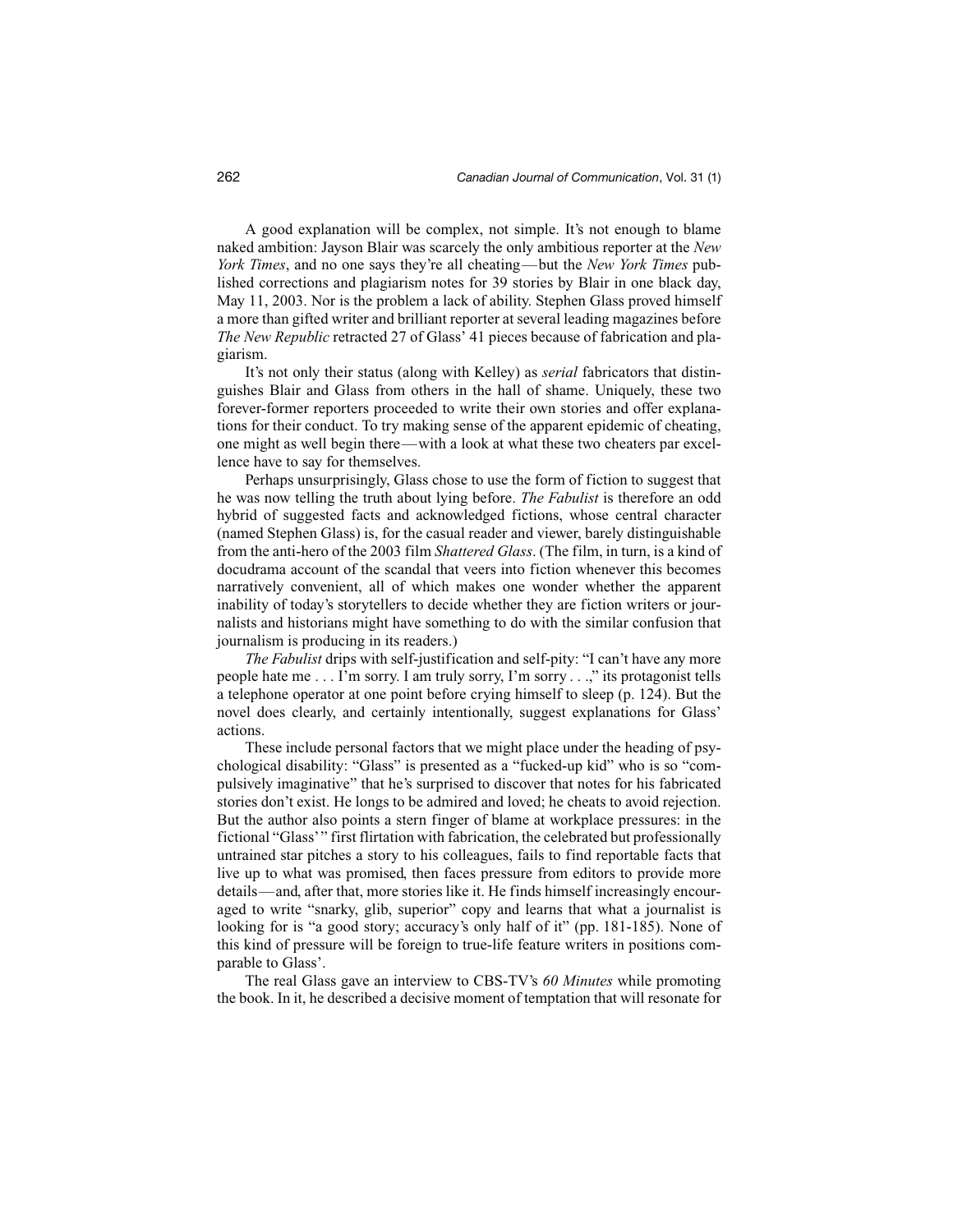journalists everywhere: "I remember thinking, if I just had the exact quote that I wanted, it would be perfect . . . ." It's what he did next that sets him apart:

[A]nd then I wrote something on my computer and I let it stand. And then it ran in the magazine and I said to myself what I said every time, 'You must stop . . . .' But I didn't . . . . I loved the electricity, I loved going to story conference meetings and telling people what my story was going to be and seeing them in front of me, excited. I wanted every story to be a home run.

Unlike Glass' "novel," Blair's *Burning Down My Master's House* declares itself pure memoir. That is, factual. Of course, no one would take this author's idea of truth for granted, and several relatively benign lies have been identified in it. Stylistically and in overall content, the book is far from a page-turner even for media junkies: the *New Yorker*'s reviewer, Nicholas Lemann, described it as "a curio, an artifact, an unprocessed download from Blair's brain—vivid, wired, serviceably written and paced, and, in a way, more interesting for its artlessness." But, like Glass', Blair's account presents an interesting combination of explanations for journalistic sins.

These explanations are not always explicit, coherent, or clear, but they start (once again) with personal factors: childhood sexual abuse, manic depression, cocaine addiction, excessive drinking, even a touch of post-traumatic stress disorder. Blair, who is Black, also imputes racism to certain colleagues and managers. But the implied explanations include, once again, mostly plausible references to the pressures attached to working in a high-profile journalistic workplace—a constant pressure to produce, "a deep desire to get into the paper," and, especially, to make the front page, the ultimate, though fleeting, measure of a reporter's worth.

*Newsweek* media writer Seth Mnookin covered the Blair story for his magazine. His book, *Hard News*, provides a sometimes tedious blow-by-blow account of the *Times*' *annus horribilus* and surprisingly little substance to the promised analysis of its "meaning" for journalism. Former *Times* executive editor Howell Raines is the uncontested bad guy of this book, which doesn't mesh well with Mnookin's own reporting of how Blair became Blair (cheating at high school and at the University of Maryland's journalism school). Though the tick-tock account of how the *Times* scandals evolved will enthrall only insiders and voyeurs with more than the average reader's interest in the inner working of the *Times*, there are some compelling scenes, including an astonishing Raines-as-Captain-Queeg moment of almost psychotic paranoia (p. 203).

As for an explanation for the cheating, Mnookin's is clearly the dysfunctional work culture of the Raines-led *Times* (although Mnookin refers to Blair unequivocally as a "sociopath" at least twice, which, if true, would be some kind of explanation in itself). Race, he adds carefully, comes into it: "Blair's career at the *Times* had undeniably been shaped by his race—he'd initially been recruited into a minority internship program—but the vagaries of his career under Howell Raines' tenure had more to do with the favoritism and factionalism that had gripped the paper" (p. 176). It's true that affirmative action helped Blair get, and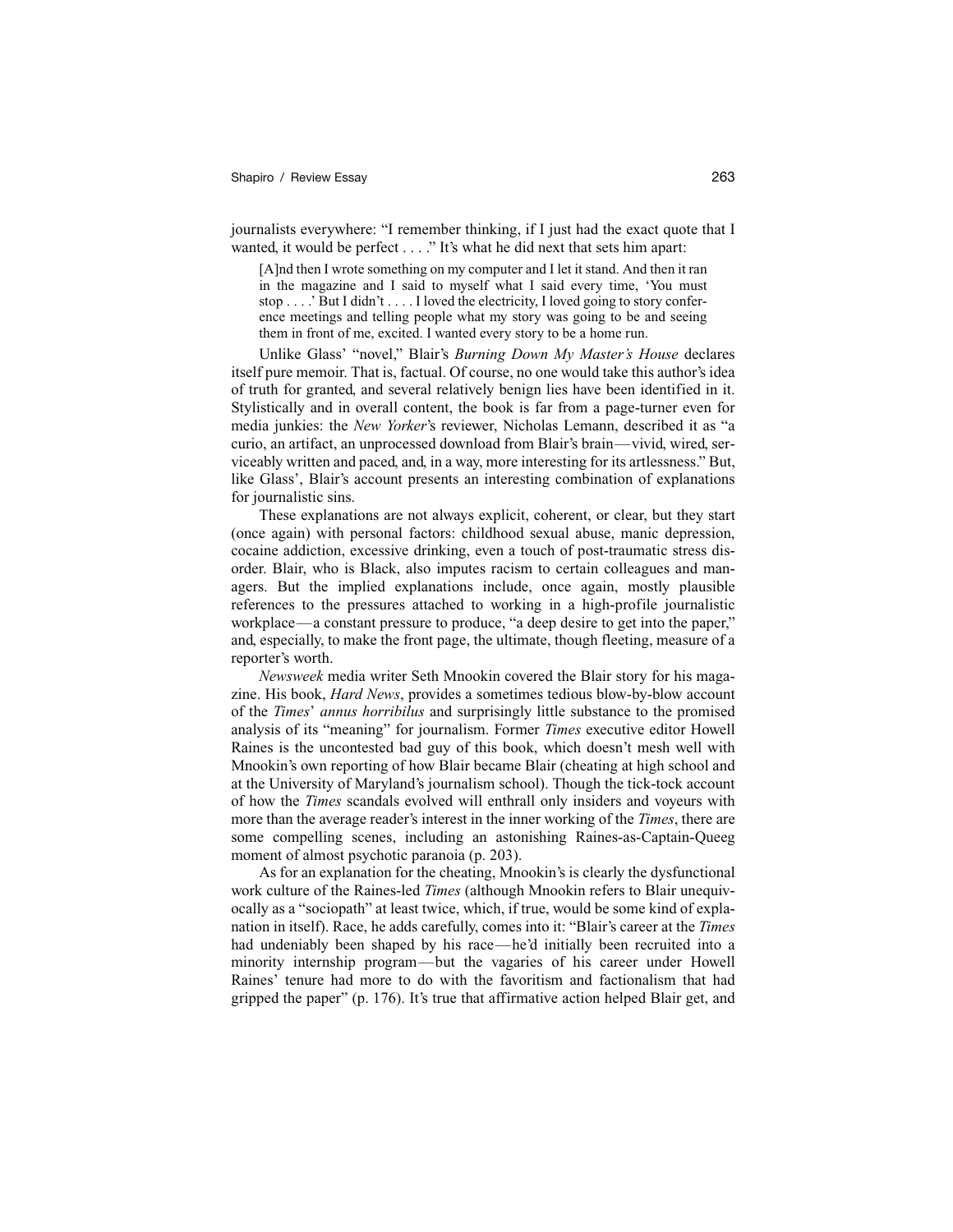probably keep, his job at the *Times*, but reporters have won jobs through preference both principled and prejudicial since the dawn of the craft without journalism's worst sins being attributed to those factors. Similarly, there's been cheating at far too many news organizations to blame the man who happened to be executive editor at one. More inherently persuasive would be explanations that point to patterns of events and circumstances.

One such pattern could be the rising value given to narrative detail and storytelling values in today's reporting. Glass' stories were rich in the kind of vivid, unattributed details that his colleagues, bosses, and readers loved—details that were too good to be true. He was hardly the first reporter to allow narrative to trump facts: others have included freelancer Michael Finkel, who, until his disgrace over a November 2001 *New York Times Magazine* cover story that turned out to be a composite, took pride in never using a tape recorder or notepad during an interview. (Other dedicated practitioners of literary journalism who feel the same way include, famously, Gay Talese.)

But narrative ambitions are only part of a story that might have a lot more to do with a sweeping problem identified by Margaret Jones Patterson and Steve Urbanski (2004). The two Duquesne University researchers compared accounts of the Blair affair to the most famous prior case of journalistic fabrication, that of the *Washington Post*'s Janet Cooke, who was forced to return her Pulitzer Prize in 1981 after confessing that its heroin-addicted eight-year-old protagonist was a composite character. Patterson and Urbanski's conclusion: problems with fact arise when newspapers' managers lose sight of their fundamental mission. Accounts of both scandals revealed common "decision-making turning points" regarding managers' choices on whether or not to pass along warnings about reporters' behaviour, to check anonymous sources, and to give serious attention to allegations of fabrication and plagiarism. Journalists in key positions (not just the two disgraced reporters) failed to "measure their decisions and actions against their mission as a public trust" and a commitment to truth as a primary value. Instead, these decision-makers were "blinded by journalism's lesser values," meaning career ambitions and "the thrill of getting a good story."

For David Callahan, even that sweeping explanation—a distorted culture within the newspaper—is not broad enough. Callahan's *The Cheating Culture* suggests that lying and stealing are epidemic, inevitable, and well rewarded throughout U.S. society. (And his description of a culture that winks at dishonesty, when it doesn't actually smile on it, does not feel alien to Canadian eyes.) The book is part encyclopedia of deceit and part tour of the corporate underbelly; its central thesis is that modern citizens have developed "two moral compasses." Although normal morality may prevail in private life, unfettered ambition drives decisions involving money or career, and survival-of-the-fittest reality TV is an apt paradigm for it.

Cheating is no longer seen as a real sin, Callahan argues: instead, there's a sense that "everyone does it," and there's no longer a point in obeying the rules. Financial pressure spurs cheating: when an auto-repair chain demands and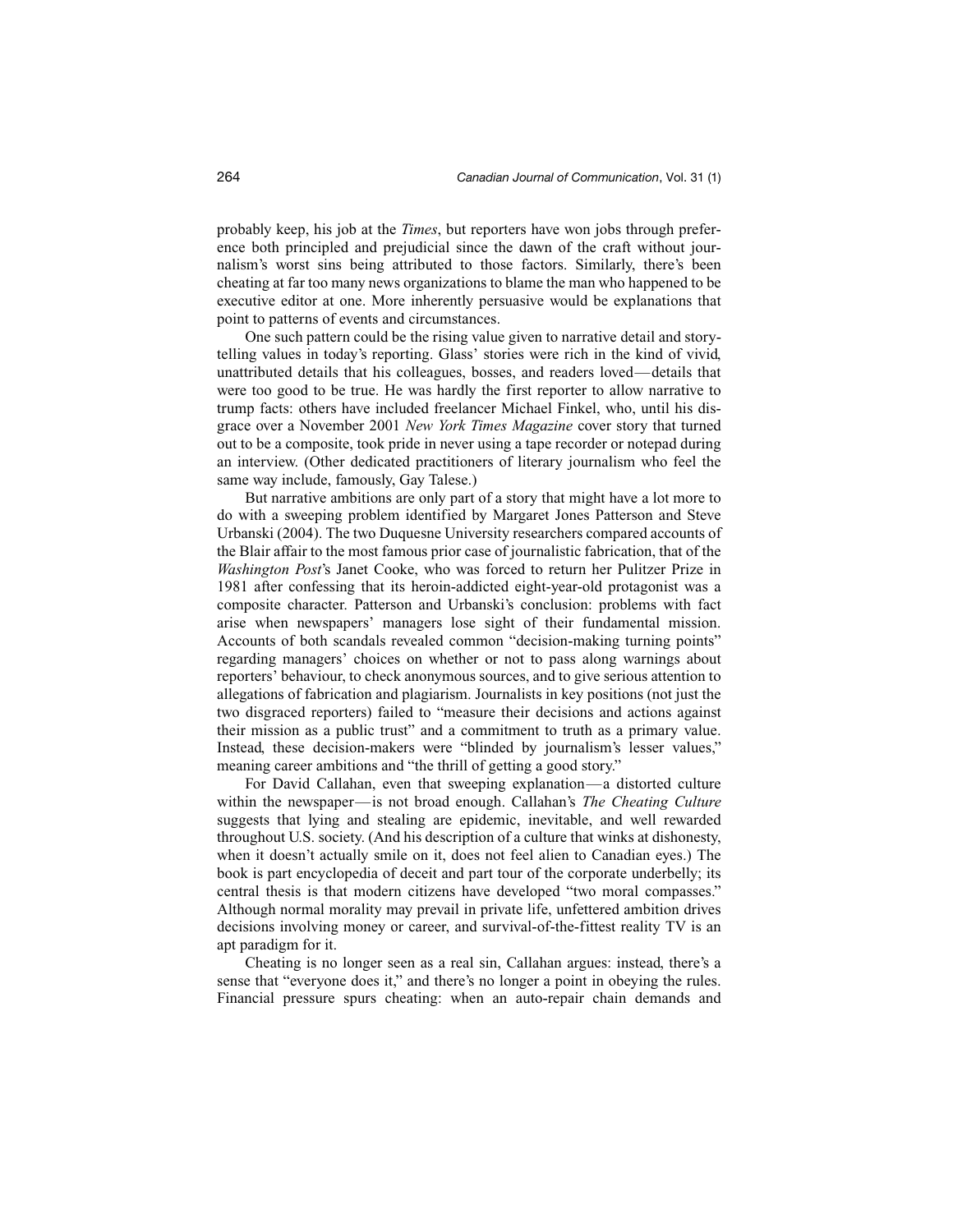## Shapiro / Review Essay 265

rewards higher productivity from its line managers, customers start paying for labour and parts they didn't need. The cheating culture ascends when society is divided into a "winning class" and an "anxious class"—and the winners' success stories send a clear signal that cutting corners gets you an edge.

Turning his gaze briefly on journalism, Callahan attributes the Blair and Glass scandals to "the reaping of big rewards" that come with big success in the "star system" that divides highly paid media elites from poorly paid ordinary achievers. True, Callahan tends to fit every last cheater in his book into a template in which the rich and the right are to blame for all wrong. And the book's evidence consists far too heavily of polling data, which is by its nature dubious proof for anything.

But it's hard to deny that increasing workload, and pressure to produce, are apt to draw out the cheater within a human being. And Callahan is surely right to locate journalism's problems within a wider culture. If "everyone" is doing it, why would we expect journalists to be different? Indeed, we should expect journalists —without professional restraints, and, let's face it, with an instinct as a group for breaking rules—to be worse!

A good case can be made that in journalism, at least, "everyone" has been doing it for many years. Jack Shafer, media critic of the online magazine *Slate*, points out that legendary figures such as H. L. Mencken, A. J. Liebling, and Joseph Mitchell all confessed to fabricating (Shafer, 2003). If so, it's odd that managers seem to trust so readily the journalists who report to them—and even to ignore the doubts that are raised from time to time, as in the Glass, Blair, Kelley, and Cooke cases before the scandals broke. As Patterson and Urbanski write: "Once [Blair and Cooke] had been accepted into their respective organizations, they apparently sized up the holes in the journalistic gatekeeping system and gambled that they could sneak through" (2004, p. 12).

Misplaced trust could turn out to be the most remediable cause of the cheating problem, and some respected (though still relatively isolated) voices are calling for an end to the presumption of innocence. Here's Mnookin: "It's up to the journalistic community to begin better policing itself " (p. 239). Here's Samuel G. Freedman: "All reputable journalists, leaders of news organizations and publishing executives must adopt a zero-tolerance policy: break the trust once, and you never will write non-fiction again" (2004). And here's Lemann, dean of journalism at Columbia University:

A newspaper organization can change its incentive structure so that employees don't feel that the only thing really valued is what's known in the trade as a "holy shit!" story, and it can devise better ways to police itself. I have a suggestion for the *Times* and other big newspapers: establish a guerrilla team of fact checkers who perform random pre-publication reviews of a small percentage of stories. . . . God is not going to stop making charismatic maniacs, so it falls to newspapers to figure out how to do a better job of apprehending them. (2004, 136ff)

To some extent, the change is already happening. "We Google everything now," said a senior executive from the *Globe and Mail* at a recent forum. But